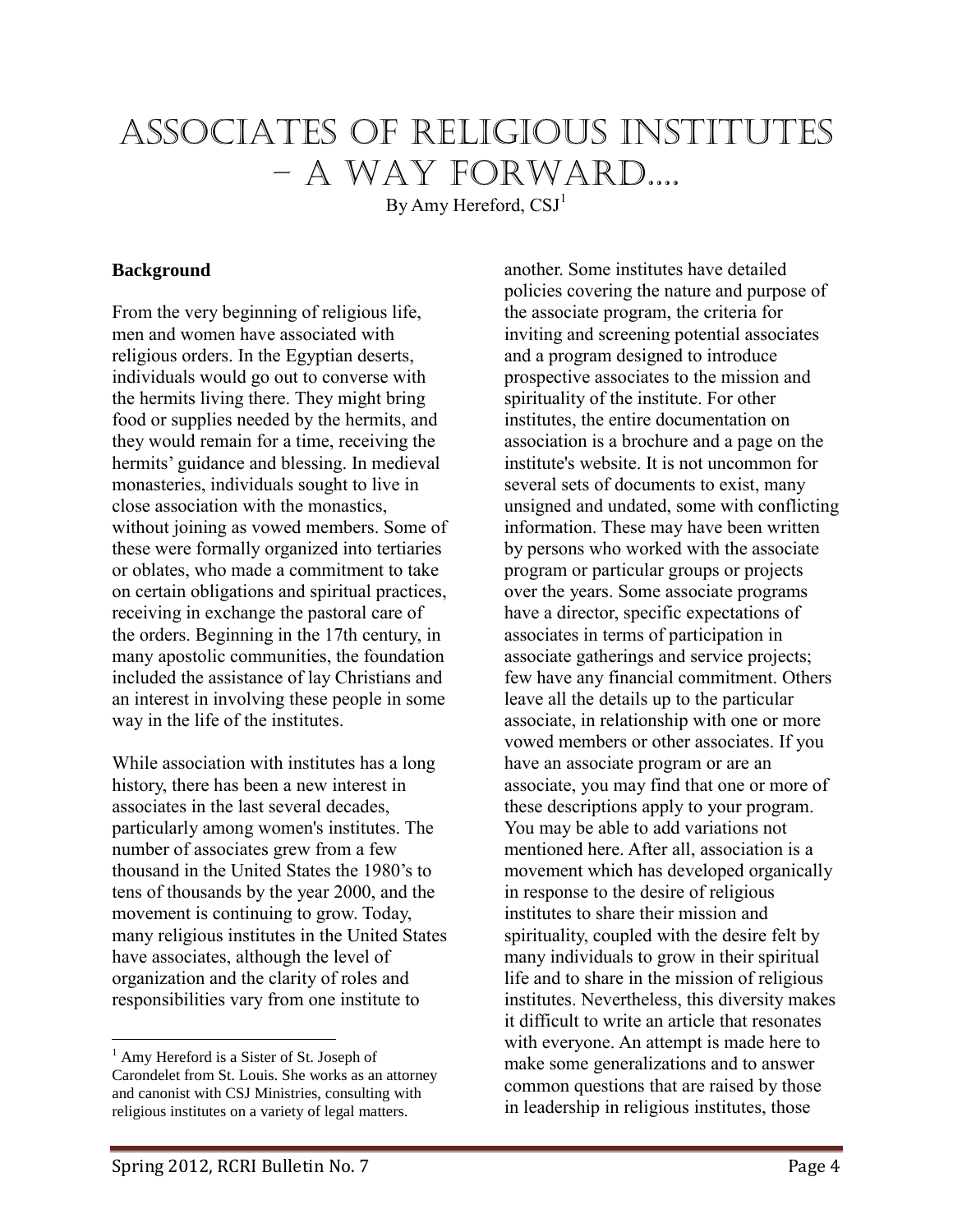with leadership roles in associate programs, and those participating in associate programs.



*Figure 1*

Number of Members / Associates over Time

Growth in the associate movement is happening at the same time many religious institutes are facing significant changes in their life and mission, as a steady decrease in the number of vowed members continues. The decrease in membership and increase in median age has institutes beginning to make decisive choices for their futures and that of their ministries. Institutes and their leadership focus much of their attention and energy on these issues.

If these trends of increase in associates and decrease in members continue, we may see the number of associates exceed the number of vowed members in the near future; in fact, this has already occurred in some institutes. This phenomenon calls for careful attention to the identity, purpose and organization of the religious institutes and the associates. As the associate movement matures, many recognize the need to clarify roles and relationships and to develop an organized structure for the protection of both associates and religious institutes.

In exploring the canonical issues raised when discussing the relationship between religious institutes and their associates, conflict may arise between the requirements of law and the practices and hopes of those involved in the associate movement, both vowed members and associates. At times like these, it is helpful to explore the values behind the practices and hopes of those promoting the associate movement, as well as the values behind the legal norms. If we move back from the differences to explore the values represented by each position, it is often possible to find a way forward that honors both, while recognizing their legitimate concerns. That is what this article will attempt to do: to stand back and reframe.

The next section will explore historical ways of participation in religious institutes and the relationship between religious institutes and associates. The following section will explore the canons that apply to the associate movement. After this, the paper will propose two models of association: one will be the model that seems most common in associate programs, and one will be a new model; the section will explore the way these models play out as circumstances change. The conclusion will draw together these lines of inquiry and suggest a way forward for the associate movement.

## **Ways of Participation**

In looking to the history of association, we must go back to the beginning of religious life. Throughout history, lay Christians have associated with religious institutes in a variety of ways. In this section, we will discuss four general areas in which this association has occurred: spirituality, mission, community and governance.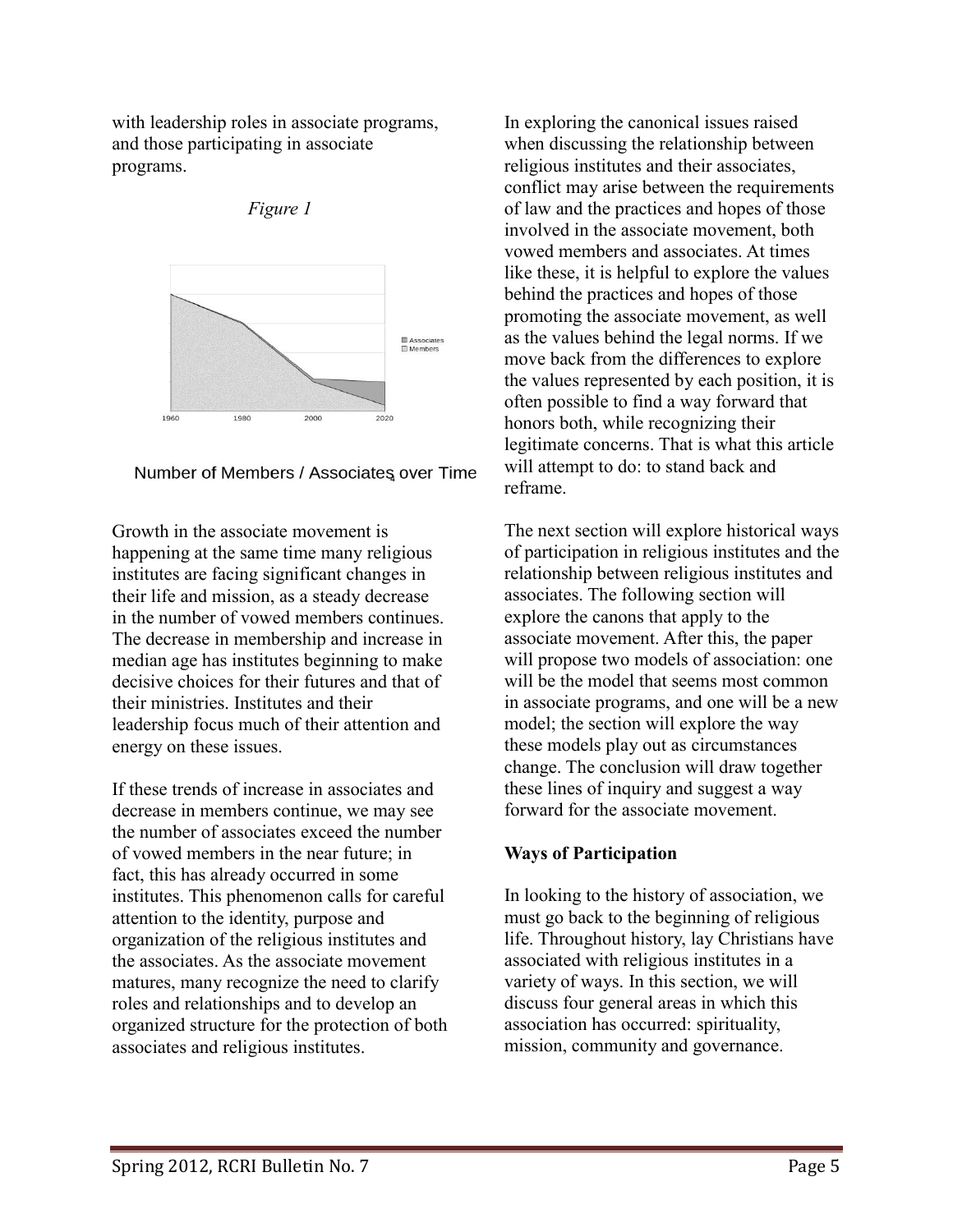Throughout history, the most common form of association with religious institutes has been sharing in the spirituality of the institute and receiving guidance in the spiritual insights of its founders. This instinct for seeking spiritual guidance goes back to the time of the fathers and mothers of the desert, is repeated through the history of monasticism and of apostolic religious institutes, and is even found in the Non-Christian tradition. The individual spiritual seeker can come to the religious institute for a time of quiet, retreat and spiritual deepening, to participate in the liturgy of the community or to receive guidance in prayer and spirituality. Benedict urges his followers to receive guests and offer them spiritual counsel:

Let all guests who arrive be received as Christ, because He will say: "I was a stranger and you took Me in" (Mt 25:35). And let due honor be shown to all, especially to those "of the household of the faith" (Gal 6:10) and to wayfarers.... When the guests have been received, let them be accompanied to prayer, and after that let the Superior, or whom he shall bid, sit down with them. Let the divine law be read to the guest that he may be edified.<sup>2</sup>

Another common mode of participation has been sharing in the apostolic works of the institute, working or volunteering in institutions run by the sisters or brothers. Seventeenth century France is replete with lay movements of various types, some of which were associated with religious institutes. These movements assisted in the growth of the spirituality of lay Christians and sought to address the social needs caused by poverty and seemingly endless

wars of religion; $3$  today's associate movement can be seen as a new wave of this same impetus.

In the history of the Church in the United States, alongside the religious who built schools and hospitals were countless lay collaborators, without whose support, time, expertise and resources these projects could not have succeeded. This participation in the ministries of religious institutes has taken different shapes in different times and places. Some people have provided funding, helped raise money or provided other material support for the works of religious. Others have worked side by side in classrooms, hospitals and other ministries. Some have volunteered to provide a host of services, from helping in the cafeteria to helping with the member's medical needs and everything in between. Others have provided food and services to the community as its members were involved in their apostolic tasks. The story of every religious institute contains a unique tale of lay collaboration in ministry. Today's associates continue this tradition, working and volunteering in many of the community's ministries and institutions.

Some institutes have a history of lay persons living in the community and participating in its events. For example, in the history of the Sisters of St. Joseph, there is evidence of groups of women living together and ministering like the sisters, although they were not vowed religious. They were called *agrégée*, and the historical record gives an account of their existence but is unclear on the details of their life, although it seems that they women lived in communities separate from the vowed members. It is likely that there were a variety of practices

 $\overline{a}$ <sup>2</sup> BENEDICT VERHEYEN, "The Holy Rule of St. Benedict" (St. Benedict's Abbey, 1949) Chapter 53.

 $\overline{a}$ <sup>3</sup> LEO KENIS, "History of Religious Life - Spirituality in the 17th and 18th Centuries," Lecture Notes (Leuven, Belgium, 2009), 7.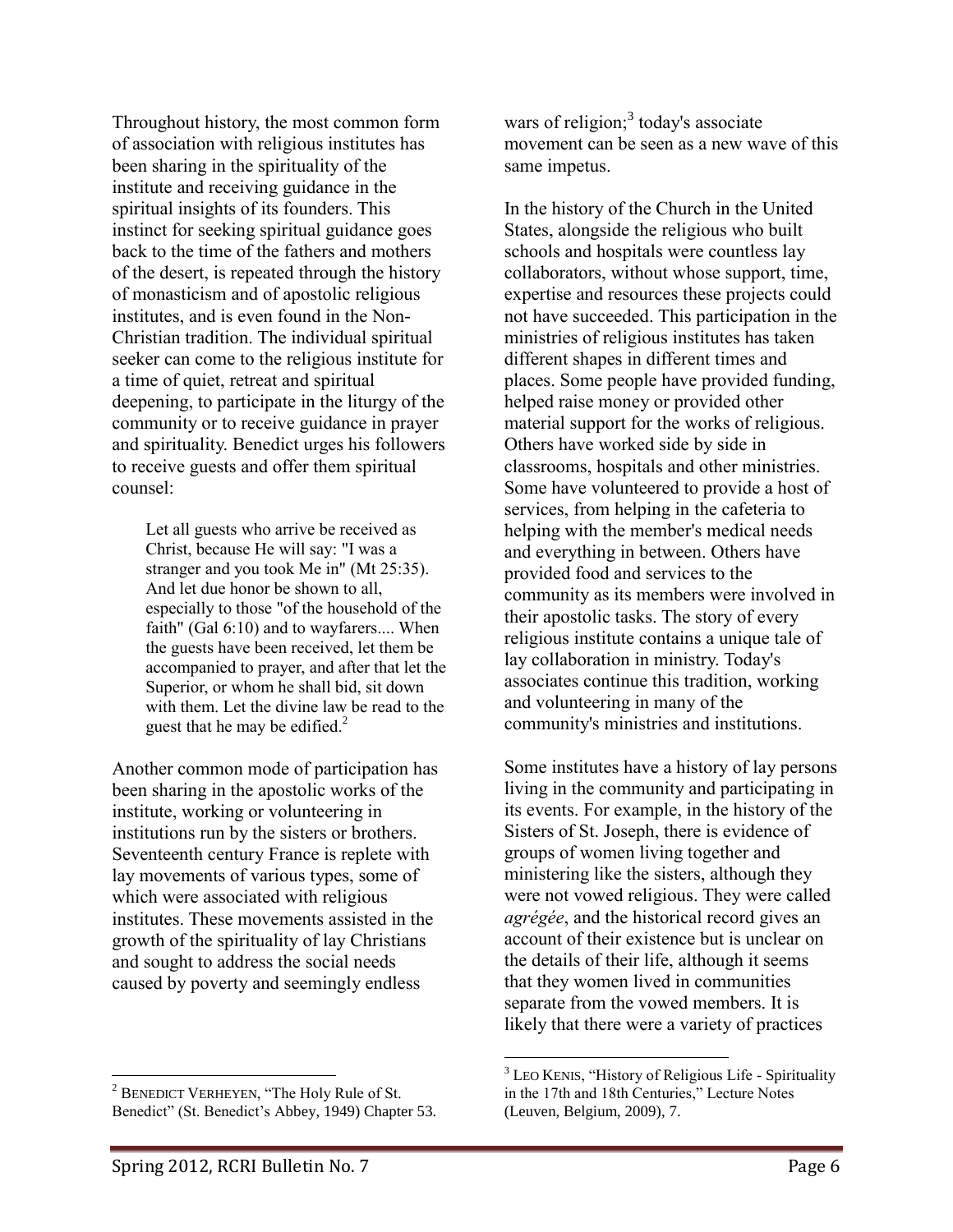for the women in this movement. In any case, the *agrégée* movement fell away over  $time<sup>4</sup>$ 

Instead, in succeeding centuries, the institute developed the practice, common in other institutes, of having lay sisters who professed vows and worked alongside the religious but followed a simpler rule. This practice also fell into disuse and was suppressed in the twentieth century. Other institutes may have had similar experiences of lay members in their communities at various points in their history, although these appear to be short-lived, while the institutes themselves are more stable.

As the modern associate movement has grown, there has been an effort by some to involve associates more fully in the life of the community, sharing in its celebrations and gatherings, and receiving its internal communications. In some cases, associates live in a local community of the members, participate in community retreats and share in other ways in community life.

Finally, in the area of governance, some institutes have begun to include associates in their assemblies, gatherings and meetings. This development does not appear to have historical precedent; in the past, movements either developed their own leadership or accepted the leadership of the vowed members. However, in some institutes, associates now serve on committees, attend chapter and are wondering how they might participate in the leadership of the province or institute. These practices can blur boundaries and raise questions about the identity and purpose of religious life and of the associate movement.

#### **Relationship between Canonical Institute and Associates**

We turn now to Canon Law to explore the structural framework available to assist in the development of the associate movement. However, before describing the law for associates or the relationship between the institute and its associates, it is helpful to describe the religious institute itself. The 1983 Code of Canon Law describes consecrated life in the first canon in the section on religious life:

Canon 573 – Life consecrated through profession of the evangelical counsels is a stable form of living, in which the faithful follow Christ more closely under the action of the Holy Spirit, and are totally dedicated to God, who is supremely loved. By a new and special title they are dedicated to seek the perfection of charity in the service of God's Kingdom, for the honor of God, the building up of the Church and the salvation of the world. They are a splendid sign in the Church, as they foretell the heavenly glory.<sup>5</sup>

The rest of the canons on consecrated life describe the various elements of this life: spirituality, vowed life, community, ministry and governance. The constitutions of each institute add specificity to the description of the life and its elements for each particular institute.

Constitutions usually begin with an introduction, describing the institute, its foundation and the inspiration that led the first members to gather and, often in the face of overwhelming obstacles, to establish a community that would incarnate the gospel in a new way in a particular historical situation. Following the introduction are sections on spirituality, consecration,

 $\overline{a}$ 

<sup>4</sup> MARGUERITE VACHER, *Des "Regulieres" dans le Siecle: Les Soeurs de Saint-Joseph du Pere Medaille aux XVIIe et XVIIIe siecles* (Adosa, 1991), 341 ff.

<sup>5</sup> JOHN PAUL II, *Code of Canon Law: Latin-English Edition, New English Translation,* (Canon Law Society of America, 1983) Canon 573 §1.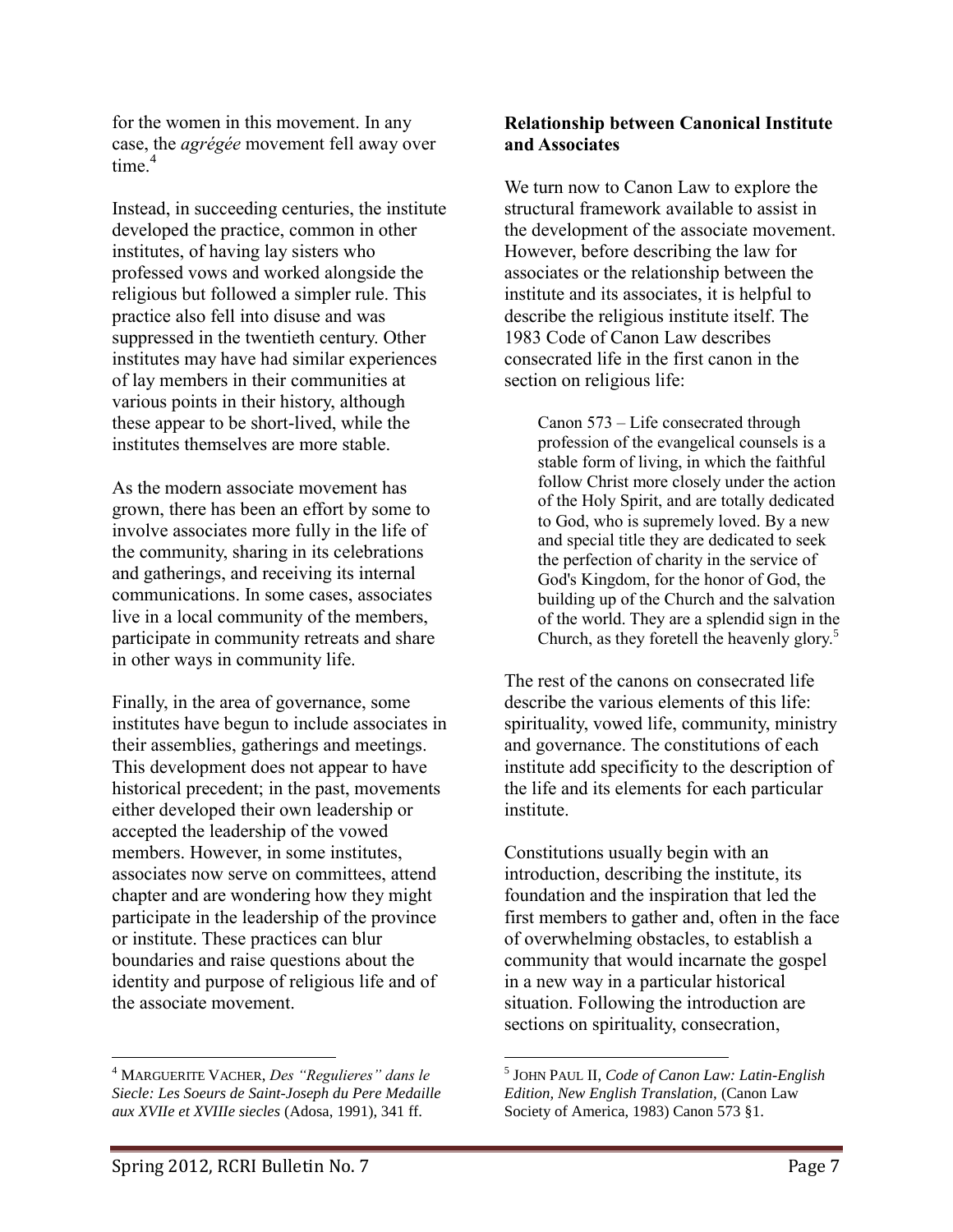ministry and community, which take the general notions and make them specific for the institute. Each vow is described in the context of the institute's spirituality and mission.

The constitutions also describe the membership and governance. The section on membership describes those who may be admitted to the institute, the criteria for admission and the process of incorporation, including screening, a period of novitiate prior to the profession of temporary vows and the requirements for definitive profession. It also includes a section on departure from the institute. The section on governance describes how the institute is organized and the way the members choose leaders. The chapter, the highest governing body of an institute or its units, is described along with the general rules for participation, timing, and how and when the chapter is celebrated. Thus the canonical community might be seen in Figure 2.



By comparison, the associates in most religious institutes are much less organized. Often, associate programs developed organically with little documentation, especially at the beginning. There may or may not be a statement of what associates are and what they do and, in some cases there are a variety of ways of being associated with an institute or its ministries.

However, some generalizations can be made. Generally, associates are people interested in sharing in the mission and/or spirituality of the religious institute. They do not profess vows or become members of the institute as described in the constitutions. However, they enter a more or less formal relationship with the institute.

In some institutes, the associates make a voluntary commitment to the religious institute. In many cases, the commitment is not to the associates but to the institute itself. The content of the commitment varies widely, even within an institute, with the associate committing to be an associate or to live the charism of the institute, but with no concrete indication of what that entails. This is in contrast with the members, who make vows of chastity, poverty and obedience, lived in accordance with the constitutions of the institute, as well as its statutes and policies.

The organization and governance of the associates often is not clearly laid out. The leadership of the associates often is provided by the institute; either a member of the institute is the director or an associate is chosen, paid for by the institute and responsible to its leadership. The organization and leadership often relies heavily on the institute's structures; selfgovernance of associate programs is an exception. This may be seen graphically in Figure 3.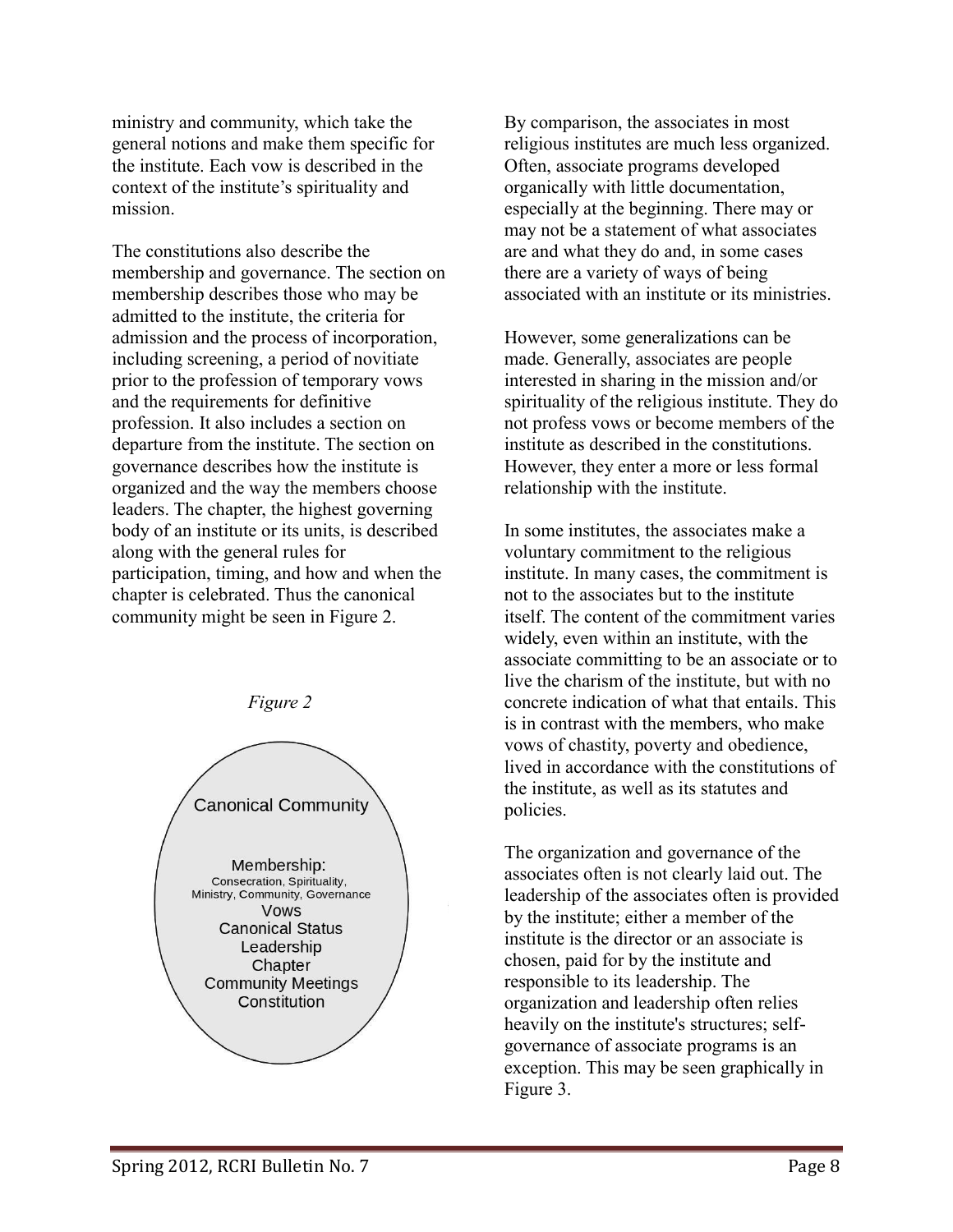*Figure 3: Individuals in Relationship*



The Code of Canon Law has some sections relevant to associations of the faithful (303- 310) and a canon on associations aggregated to religious life (677.2), but these do not address the reality of associates of religious institutes as they have evolved. This is because, in many institutes, people associate with the institute as individuals. $\delta$  In most cases, they do not have a separate association with separate membership, organization and governance. The reason for this is probably historical. Associates came in small numbers in the 1980's, when the programs started. At that time, informal organization met the needs of the fledgling movement. The number of associates grew slowly, and a practice developed in many institutes of inviting individual associates to participate in functions of the religious institute. In time, the associates were embedded in the life of their institutes. In an effort to be inclusive, some institutes came to include associates in nearly all meetings and communications of the institute, so that it is only by exception that the vowed

members ever gather for prayer and discussions of their life as consecrated religious. The ongoing presence of associates at meetings of the religious community changes both the associates and the members. It should be a blessing for both as they share the two distinct ways of living the charism of an institute. However, if there are no boundaries, the specific identity of each becomes blurred, and this presents challenges which need to be understood and addressed.

The difficulty with the embedded model with increasing associate involvement is two-fold. On the one hand, the institute has limited or no forum for the vowed members to discuss the future of the vowed life and to address the challenges of diminishment as they face a tenuous and changing future. This discussion is important, even if it leads an institute to choose to accept the end of its life journey. On the other hand, the embedded model does not encourage the development of structures, policies and leadership within the associate movement that will ensure its growth and sustainability.

Institutes need to clarify roles and relationships and perhaps to develop an alternative model to ensure a future for both the vowed life and for associates. Such a model will clarify the identity and purpose of the associates, as well as the identity of the vowed members. In addition, it will provide a forum for the development of structures and policies to give a more solid footing to the associate movement, even as it ensures appropriate protection for the rights and legitimate expectations of the vowed members. Before turning to models, it will be helpful to explore further some sections of the Code of Canon Law that deal with Associations of the Christian Faithful and with the nature and governance of Religious Institutes.

<sup>6</sup> KELLY CONNORS, "Canonical Implications for Emerging Forms of Associations of the Faithful with Religious Institutes," *Legal Bulletin* 84 (2007), p. 24.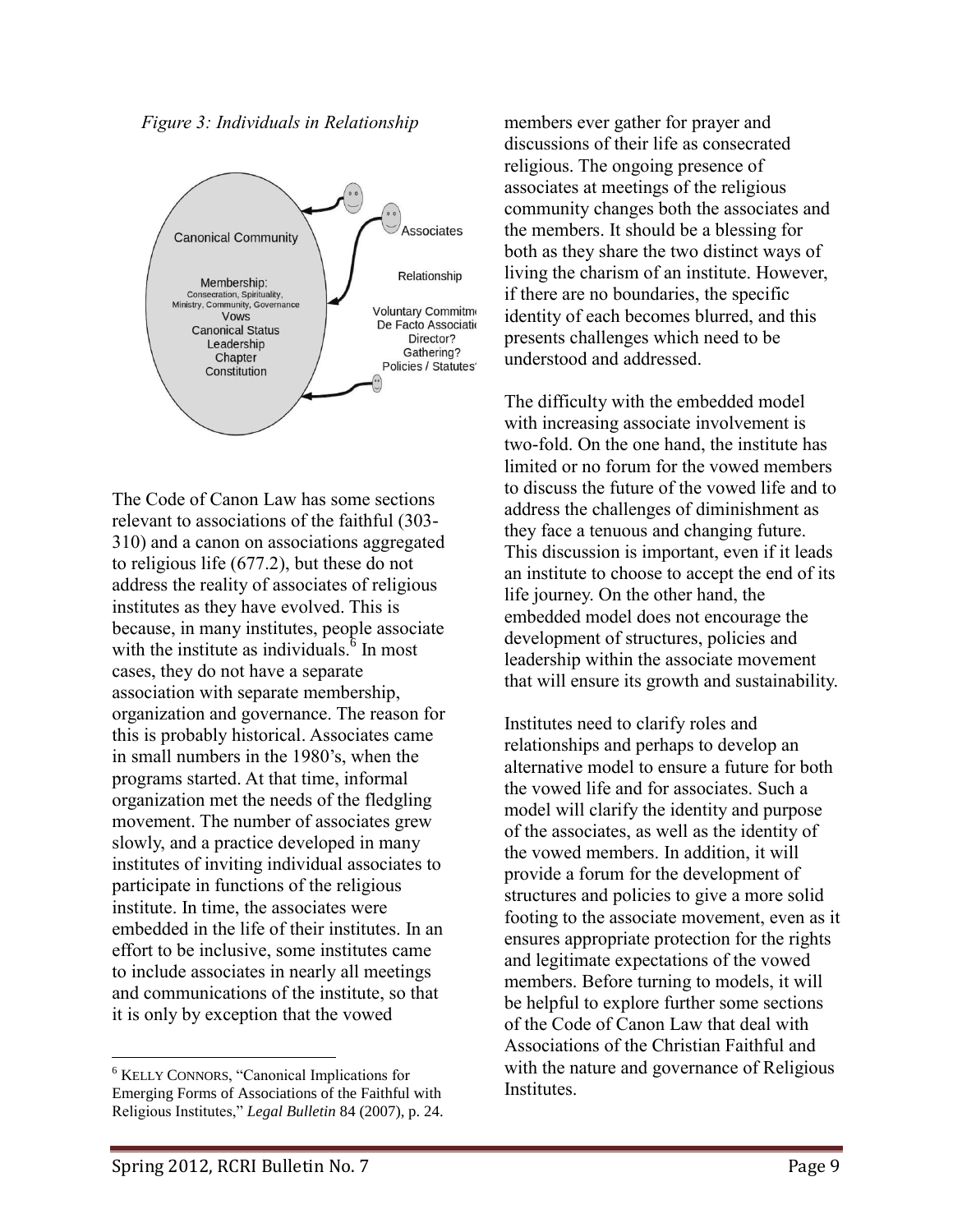#### **Canon Law on Association and Governance**

#### *Associations and Associates*

We first look at the canons in the section on Associations of the Christian Faithful. It is helpful to know what structures are there, although few associate programs now seek to use them. The section begins with a canon explaining the groupings that might be canonical associations of the faithful:

Canon 298 §1 - In the Church there are associations which are distinct from institutes of consecrated life and societies of apostolic life. In these associations, Christ's faithful, whether clerics or laity, or clerics and laity together, strive with a common effort to foster a more perfect life, or to promote public worship or Christian teaching. They may also devote themselves to other works of the apostolate, such as initiatives for evangelization, works of piety or charity, and those which animate the temporal order with the Christian spirit.<sup>7</sup>

These associations are groupings of the Christian faithful who gather to carry on the mission of Jesus in a particular way. Canon 303 describes associations which share in the spirit of a religious institute:

> Canon 303 - Associations whose members live in the world but share in the spirit of some religious institute, under the overall direction of the same institute, and who lead an apostolic life and strive for Christian perfection, are known as third orders, or are called by some other suitable title. 8

Parts of this canon seem to describe the associate movement that we know today. Associates live "in the world," not with the religious institute, but in their own homes. They also receive guidance from the religious institute in mission and spirituality and, in turn, participate in the mission and spirituality of the institute.

However, the canon points to the "third order" as the paradigm of this type of association. The third order movement is more organized than most associate movements, having statutes and a specified relationship to the institute. Often the group is more internally cohesive than modern associate groups. The canon states that the movement is under the overall direction of an institute; this is most often the case with associate movements whose directors are members of the religious institute or at least are appointed by the leadership of the institute and report to the institute's leadership. The difference is that these associations are canonical entities, with their statutes either reviewed (for a private association) or approved (for a public association) by the competent ecclesiastical authority.<sup>9</sup> The statutes are an organizing document that describes fundamental aspects of the life of the association:

Canon 304 – [The Statutes] are to define the purpose or social objective of the association, its center, its governance and the conditions of membership. They are also to specify the manner of action of the association … [and] select for themselves a title or name.<sup>10</sup>

Thus, it would be the statutes of the association that would establish its selfgovernance and describe the "conditions" of

 7 JOHN PAUL II, *CIC* Canon 98 § 1.

<sup>8</sup> *Ibid,* Canon 303 §1.

 9 See *Ibid*, Canons 299, 314.

<sup>10</sup> *Ibid*, Canon 304.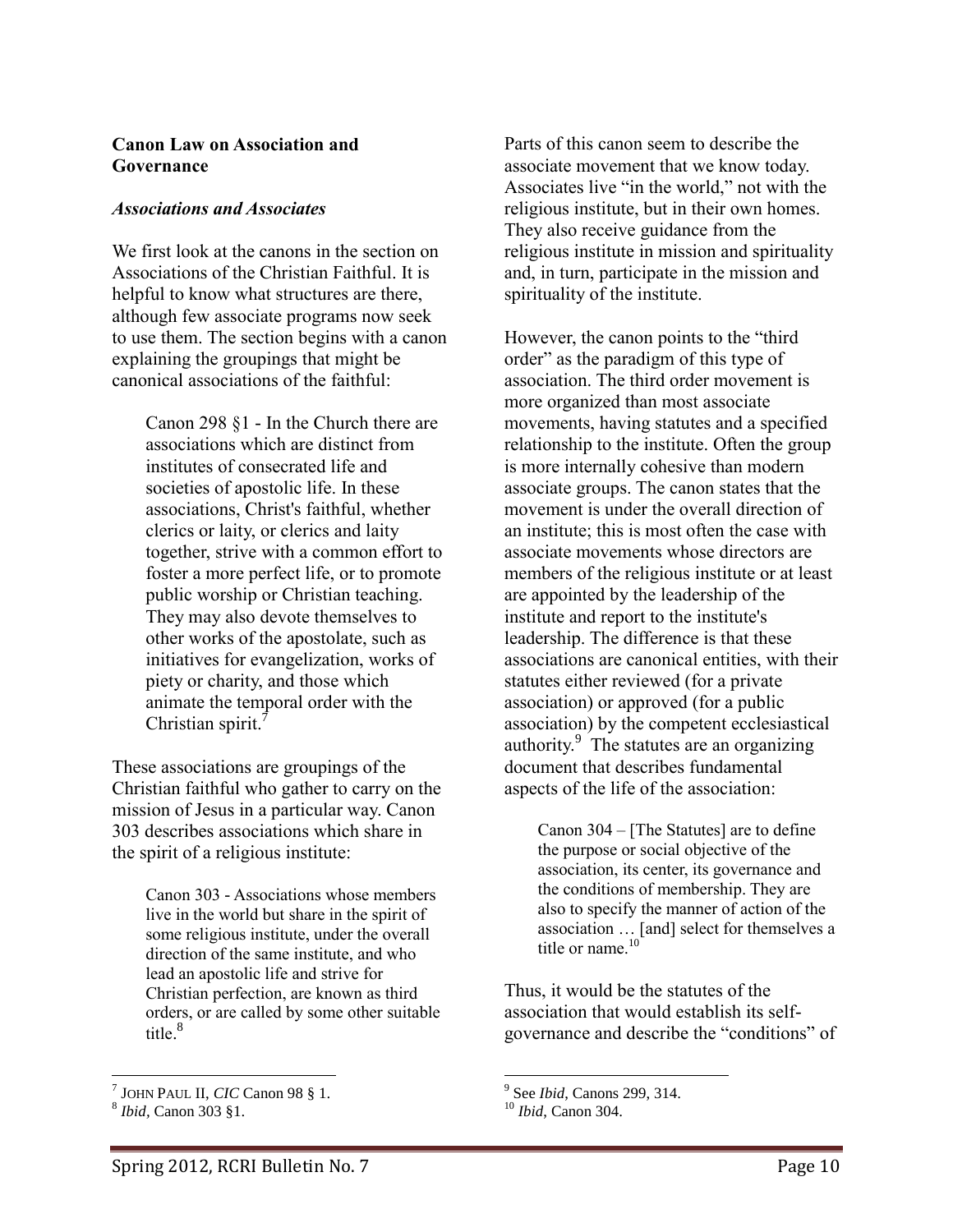membership, which should include who is eligible to become a member and the conditions that must be met if a person wants to remain a member. These are common elements of good governance in any group or organization.

Even if an association has not gone through the formalities of creating statutes and submitting them for review or approval, the association may exist de facto. Canon 310 acknowledges that groups of the Christian faithful, in virtue of their baptism, may come together for a common purpose in the Church. Although the group is not a juridic person, it may still act in the Church as a group:

> Canon 310 – A private association which has not been constituted a juridical person cannot, as such, be the subject of duties and rights. However the faithful who are joined together in it can jointly contract obligations. As joint owners and joint possessors they can acquire and possess rights and goods. They can exercise these rights and obligations through a delegate or a proxy. $11$

This canon seems to describe groupings of persons, like modern associate groups, who have not sought or obtained canonical approval. However, when discussing Associations of the Christian Faithful, we are generally referring to the more formally established public or private associations described above. Most associate groups do not have any formal canonical status or organizational structure; they are de facto associations because they act in society, in the name of the mission of Jesus, if not formally in the name of the Church.

Another canon that may be illustrative is Canon 677, found in the section of the Code

 $\overline{a}$ 

that discusses the apostolate of religious institutes:

> Canon  $677$   $\S2$  – Institutes which have associations of Christ's faithful joined to them are to have a special care that these associations are imbued with the genuine spirit of their family.<sup>12</sup>

Notice here that reference is made not to associates but to associations. This canon is referring to the associations discussed above, found in an earlier section of the Code. The intent is to ensure that, as part of the mission of the institute, groups related to the institute should be nurtured in spirituality and in mission. Naturally this is done by reaching out to individuals in the association, but the emphasis here is on the structure, whose leadership represents the individuals in the association and works on their behalf. This level of organization is generally not present in the modern associate movement. Having discussed in some detail the juridic structures available to today's associates and of Associations of the Christian Faithful, we turn now to the juridic structure of institutes.

## **Religious Institutes and Societies of Apostolic Life**

The essence of the religious institute is a group of people who have banded together for the radical following of Jesus, the living of the Gospel and the carrying out of the ministry of Jesus. As expressed in Canon 573, consecrated life is "a stable form of living, in which the faithful follow Christ more closely under the action of the Holy Spirit, and are totally dedicated to God, who is supremely loved. $i^{13}$  However, the life and action of the Spirit which moved with wildness and freedom in the founding days

<sup>11</sup> *Ibid*, Canon 310.

<sup>12</sup> *Ibid,* Canon 677 §2.

<sup>13</sup> *Ibid,* Canon 573.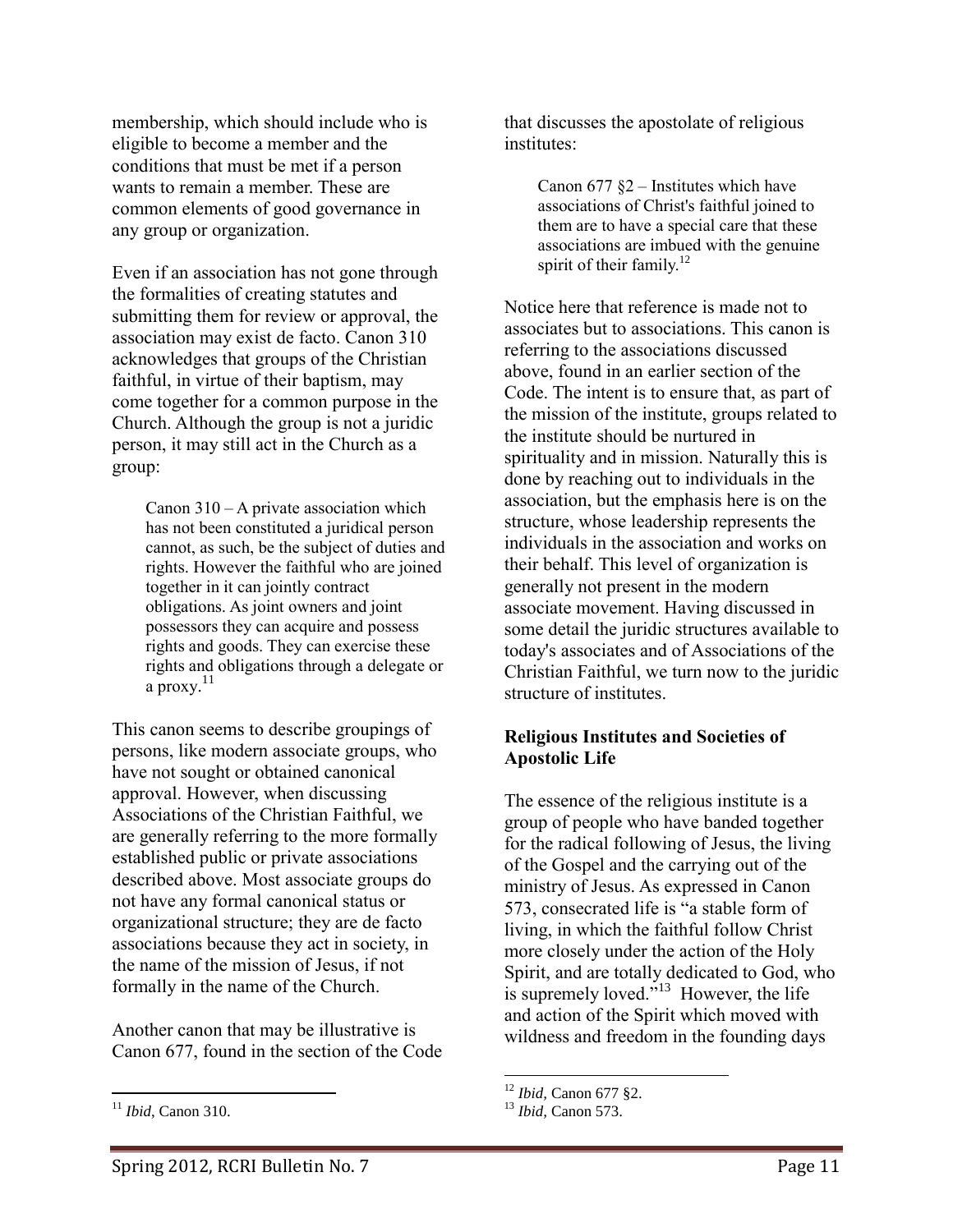of an institute is given a concrete form and structure as the institute grows and matures.<sup>14</sup> As the institute takes on more formal structures and as its constitutions are approved, it becomes a juridic person, part of the formal structure of the Church, even if not part of its hierarchical structure.<sup>15</sup>

> Canon 634 – §1 Since [Religious Institutes] are by virtue of the law juridical persons, institutes, provinces and houses have the capacity to acquire, possess, administer and alienate temporal goods, unless this capacity is excluded or limited in the constitutions.<sup>16</sup>

Thus, by the fact that their institutes are approved, religious institutes are juridic persons and, as such, they have rights under the Code. Members join the institute through profession of vows after a period of formation, including novitiate and a period of temporary profession.<sup>17</sup> These members acquire the rights specified in the Code of Canon Law and in the proper law of their institutes.<sup>18</sup> The canons also call for selfgovernance by the religious institute; only members may serve in leadership and be chapter delegates, as seen in Canons 623 and 631, which also have further specification in an institute's own law:

> Canon 623 - To be validly appointed or elected to the office of Superior, members must have been perpetually or definitively professed for an appropriate period of time,

to be determined by their own law or, for major Superiors, by the constitutions.

Canon 631 §2 - The composition of the general chapter and the limits of its powers are to be defined in the constitutions.<sup>19</sup>

The Code calls for each institute to have a "fundamental code or constitutions," which further specifies the criteria for admission and formation of members and those who may serve as councilors and participate in chapters. In each case, the constitutions will specify that only members of the institute may serve in these roles:

Canon 587 §1 - To protect more faithfully the vocation and identity of each institute, the fundamental code or constitutions of the institute are to contain... basic norms about the governance of the institute, the life of the members, the admission and formation of members, and the proper object of the vows.<sup>20</sup>

Thus, the Code and the constitutions establish a religious institute as a society composed of members who commit themselves by vow to religious life in a particular institute; the institute is governed by its own members.

This may appear obvious, but both members and associates of some institutes are raising questions regarding the propriety of inviting associates to serve in leadership. As can be seen, these associates will not have chosen religious life as their primary life commitment. Associates enter into a relationship with the institute and commit to sharing in its spirituality and mission, but their lives are either focused on or open to another primary life commitment. If they feel called to religious life, they may pursue membership in a religious institute.

 $\overline{a}$ <sup>14</sup> See ELISE RINERE, "Canonical or Non-canonical Status," *The Legal Bulletin* 75 (2003), pp. 15-25. <sup>15</sup> Second Vatican Ecumenical Council, *Lumen* 

*Gentium*, AAS 57 (1965) 5-75, 1964, sec. 44.

<sup>16</sup> JOHN PAUL II, *CIC* Canon 634.

<sup>17</sup> *Ibid,* Canons 641-661.

<sup>18</sup> *Ibid,* Canons 660-670; See generally Amy Hereford, "Rights and Obligations of Religious," *Religious Law and Consultation Newsletter* 101 (2009); Amy Hereford, "Obligations and Rights of Leadership of Religious Institutes," *Religious Law and Consultation Newsletter* 124 (2012): 1-4.

<sup>19</sup> JOHN PAUL II, *CIC* Canons 623 and 631.

<sup>20</sup> *Ibid*, Canon 587 §1.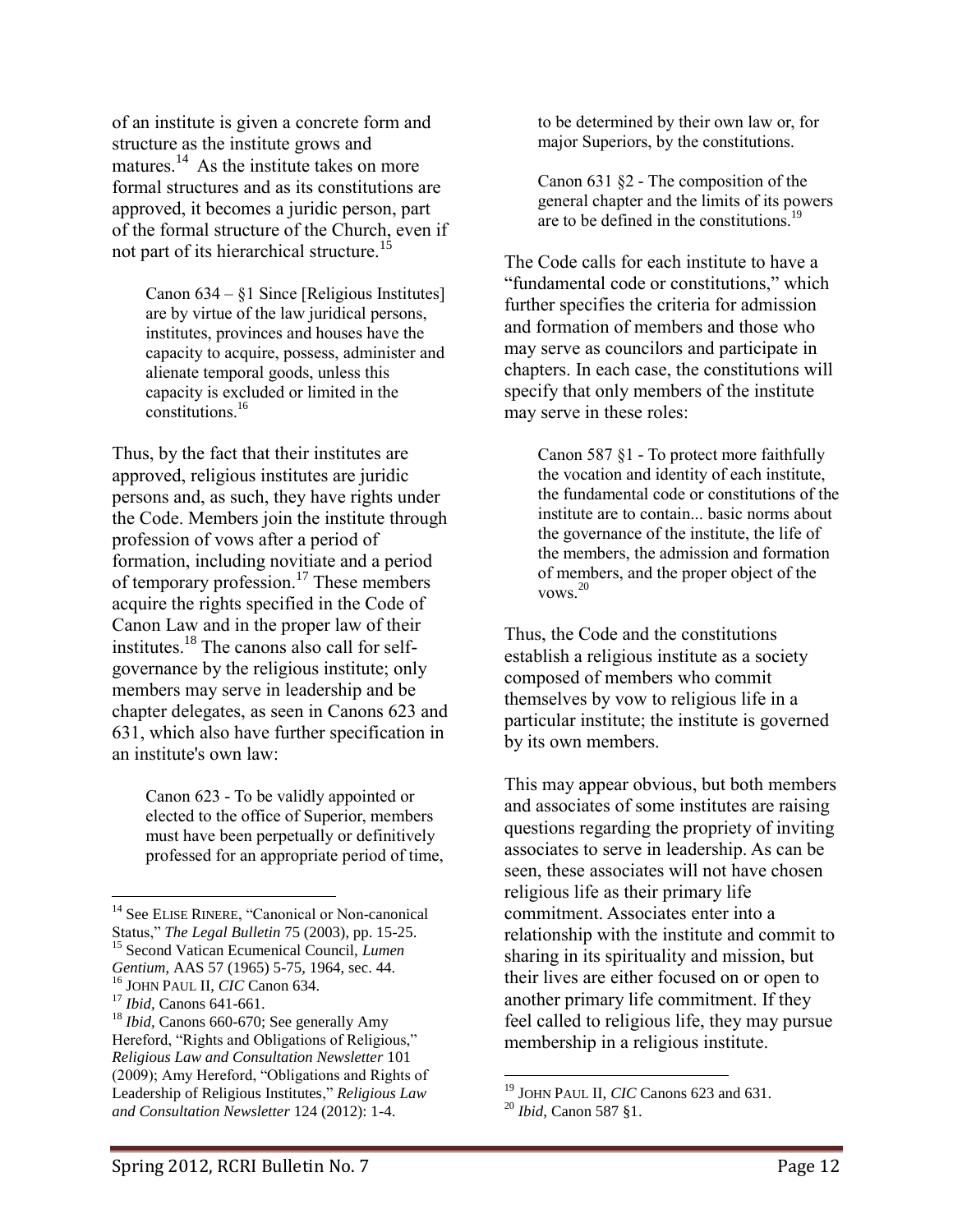The 1994 Synod on Consecrated Life took up the topic of associates of religious institutes, and the post-synodal Apostolic Exhortation *Vita Consecrata* by Pope John Paul II acknowledged this important development, mentioning sharing in life and mission while cautioning about blurring boundaries, which may undermine the specific identity and radicality of consecrated life:

> A significant expression of lay people's sharing in the richness of the consecrated life is their participation in various Institutes under the new form of so-called associate members or, in response to conditions present in certain cultures, as people who share fully for a certain period of time the Institute's community life and its particular dedication to contemplation or the apostolate. This should always be done in such a way that the identity of the Institute in its internal life is not harmed [italics added].<sup>21</sup>

Canon law provides us with important guides as we go forward in the associate movement. On the one hand, the movement is an important expression of deepening the spirituality and apostolic works of lay Christians. At the same time, it is an opportunity for Religious Institutes to share their spirituality and increase their apostolic effectiveness beyond their own accomplishments. On the other hand, growth in association and diminishment in vowed membership present challenges to existing organization, structures and procedures that served the first decades of the modern associate movement. The next section will explore the structures in more depth, showing how these evolve over time. It will propose several models for understanding this evolution.

#### **Models of Association over Time**

A model is a simplified abstract view of a complex reality such as association. There are as many associate programs, with distinct histories and types of organization, as there are religious institutes who sponsor them. Models are an attempt to understand this diversity in simpler terms. The models presented here do not represent any single group and may or may not map well onto any particular associate program. Their value is in allowing us to understand many of the factors operative in the movement. Hopefully, this will help those involved in the associate movement to understand better their own program and move forward in the program with more confidence, making the adjustments needed to ensure that the values of the religious institute and its associate program are protected and promoted. This section will propose three models: (1) the individual in relationship to the institute; (2) the embedded model; and (3) the autonomous in relationship model. In addition, it will explore how the second and third models develop over time.

## *Individual in Relationship*

In many institutes, there is not an organization of associates; instead, individual associates enter into relationship with the institute or its members. This may occur through a long standing relationship with a particular ministry or house of the institute. An individual may first become acquainted with the institute casually but become increasingly interested in its works. In this case, there may not be any formal recognition of an associate, but the person or persons are invited to the community's celebrations and events. Orientation and organization are informal, and there is no attempt to formalize this. Sometimes these individuals in relationship are the

 $\overline{a}$ <sup>21</sup> JOHN PAUL II, *Vita Consecrata,* AAS 88 (1996), 372-498, 1996, para. 56.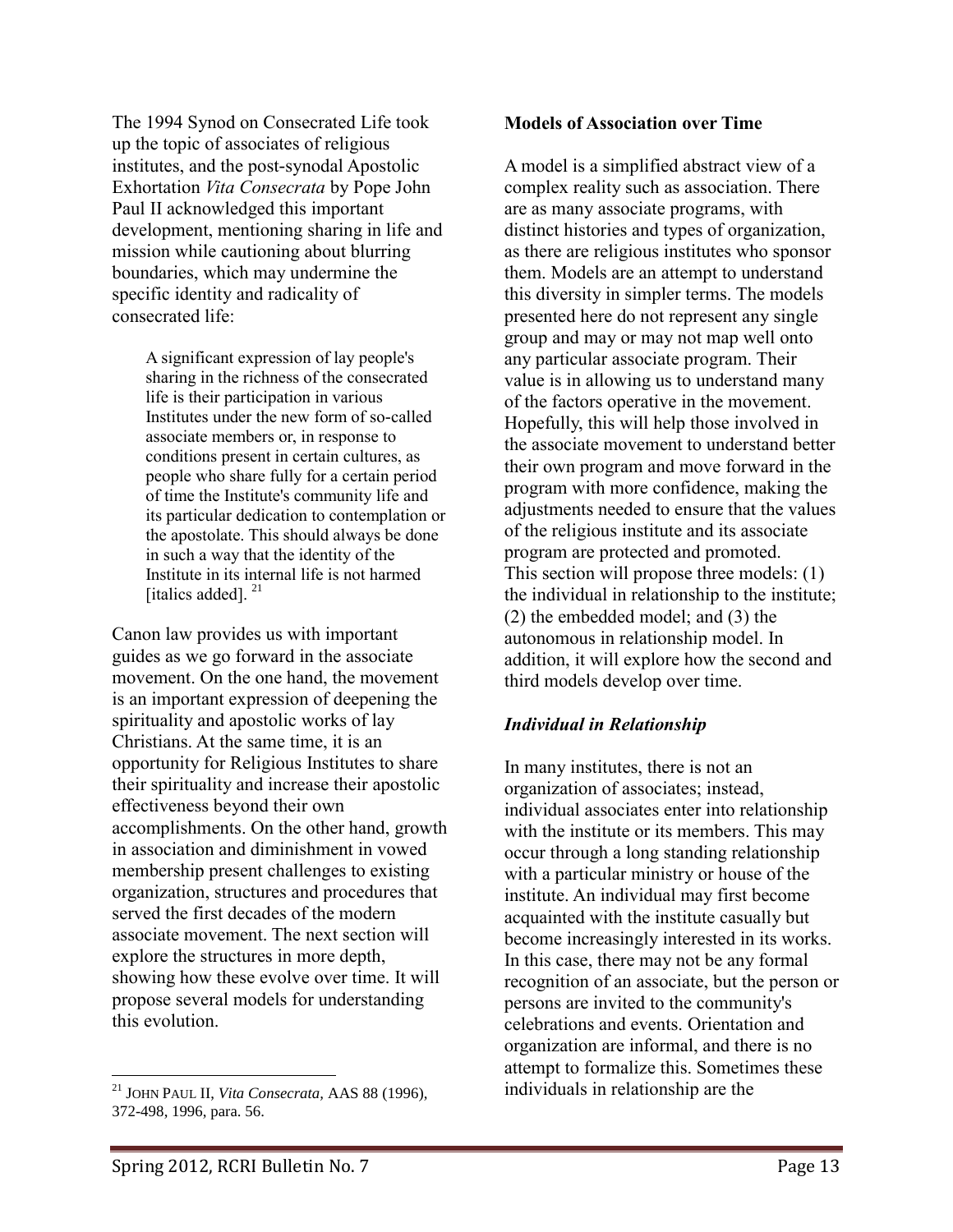beginnings of an associate program that may move to one of the other models. In fact, there may not be any clear line between this model and the next.

# *Embedded Model*

Like in the model above, individuals come into relationship with the institute, its members and its ministries in a variety of ways. However, in this model, there is an intent to develop an associate program with some organization. It may have some or all of the following elements, though they vary widely in the formality of the relationship:

- Program to invite individuals to become associates
- Criteria for who can become an associate
- Orientation program for those who wish to become associates
- Expectations of those who are associates
- Criteria for what community events are open to associates

These elements may be written down but often are known only informally and may only be listed in a brochure or website of the community. Because of the lack of documentation, it is not uncommon for various members and associates to have differing understandings of the nature of the relationship and of the expectations of the community and of the associates. Practices vary widely in different institutes and may even vary in different provinces or regions of a single institute. This diversity and these differing expectations can raise concerns on the part of members. It is not uncommon that practices develop informally without any specific process of discussing practical aspects of concern.

Many programs began in this informal way but later developed greater organization and clarity. However, characteristic of this level of development is that, instead of developing particular structures for the associate program, the associates are embedded in many of structures of the institute. Associates utilize the communication vehicles of the institute, receiving institute newsletters and even internal communications of the institute. Associates may be invited to participate in community meetings, even assemblies and chapters, because they have no structures for self-governance. This situation has two effects.



**Embedded Model over Time** 

On the one hand, the associate program and the associates themselves have less incentive to develop leadership from among the associates, to establish structures of selfgovernance, and to move toward sustainability of the associates. On the other hand, the religious have fewer opportunities for internal conversation. While issues that are common to both members and associates are discussed, issues which pertain only to the vowed members or only to associate life have no forum.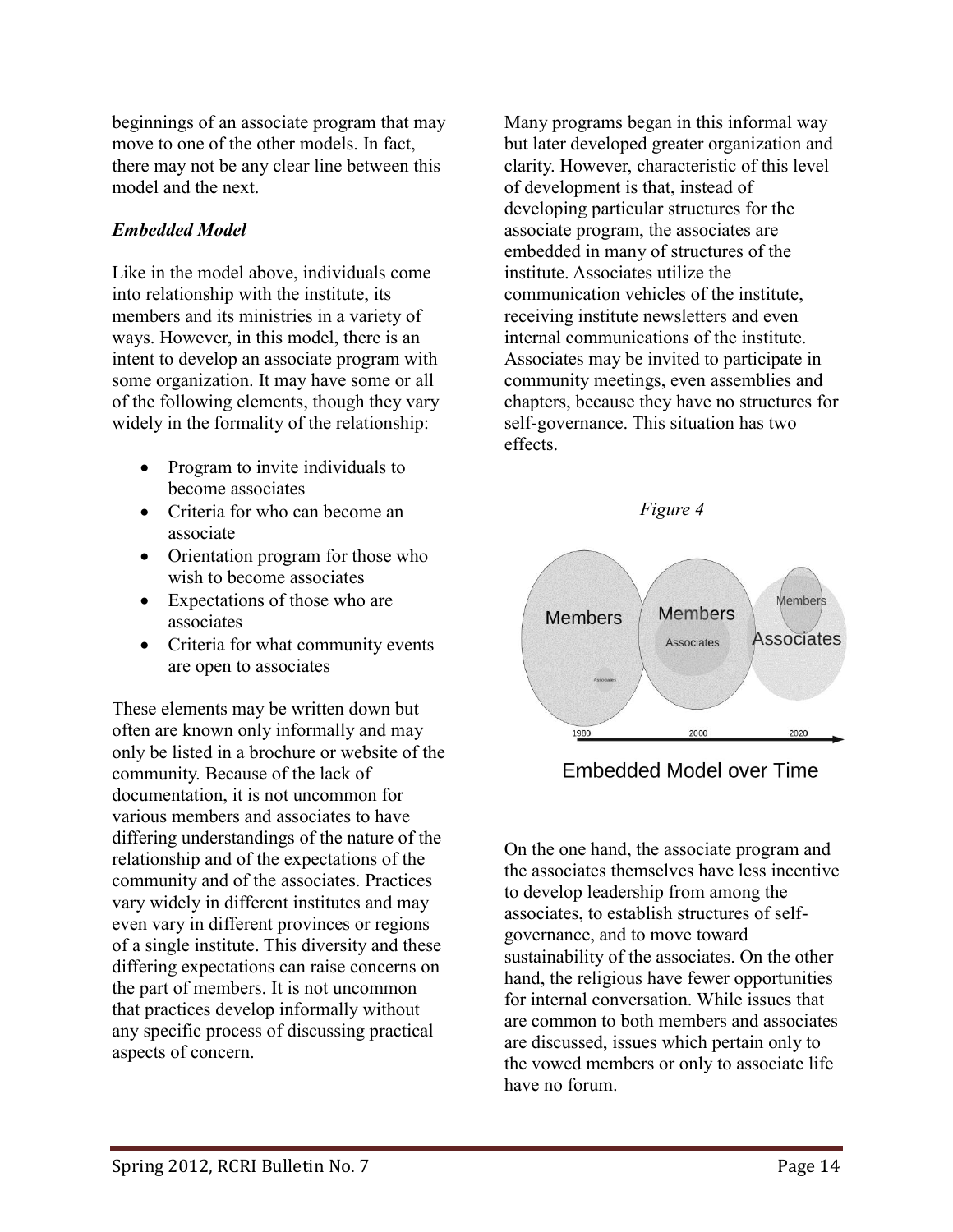When associate programs were first developed in the 1980's, the informality was probably so that the programs could develop organically without being hampered by excessive rules and regulations. At that same time, the number of associates was quite small compared with the vowed members, so that there remained significant social space for the members and the internal life of the institute.

Moving forward 20 years, the number of associates began to grow substantially around the year 2000, and in most cases, it continues to grow. This increase is happening at a time when the number of vowed members is decreasing. So, in the year 2000, there were a substantial number of associates as compared to vowed members. In most institutes, the vowed members still outnumbered the associates, but their presence was more pervasive, with associates present in significant numbers in those forums to which they were invited.

At the same time, there became fewer gatherings reserved to vowed members. In many cases, this resulted in a shift in the conversation. No longer was there space for discussions of vowed life in community. Conversation shifted away from the internal life of the institute, which had dominated conversations in the post-Vatican era. Instead, conversations tended to focus on matters external to the institute, such as sponsored ministries and social justice. While these are important issues, the internal life of the institute is also important.

At this time in an institute's life, it is imperative to discuss the future of the institute. It may need to join with another institute either formally or informally, or it may need to settle its sponsored ministries and ensure the ongoing care of an increasing number of aging members. The external

focus of the institute at this time, along with the presence of associates, can be a deterrent to these important conversations. At the same time, the associates are not discussing their future or the development of the infrastructure and sustainability necessary to nourish the associates in the years to come, when the institute can no longer provide that infrastructure.

Moving forward another 20 years to 2020, if this has not already occurred, vowed members will be outnumbered by associates in many institutes. At this point, the vowed members should be adjusting their infrastructure (governance, physical plant, communication and finances) to meet the changing needs of the aging members. At the same time, the associates, if they are committed to continuing to live the mission and spirituality of the institute, will have to develop their own infrastructure.

However, in the embedded model, the vowed members continue to sustain a larger infrastructure than they need, sometimes relying on associates more heavily to sustain the life of the community itself. Governance will become an increasing issue – if the institute is to remain canonical, only vowed members can be in leadership. Still, increasingly associates will be invited or will feel the desire for self-governance; since the only governance is that of the religious institute, they may seek to take part in the governance of the institute's life. While they may well govern the associate program and provide leadership for some aspects of the ministry and spirituality, the leadership of the canonical community is not appropriate for non-vowed members.

Thus, the perverse effect of the overly inclusive relationship is that the future of both groups is undermined. The institute which is having difficulty finding leadership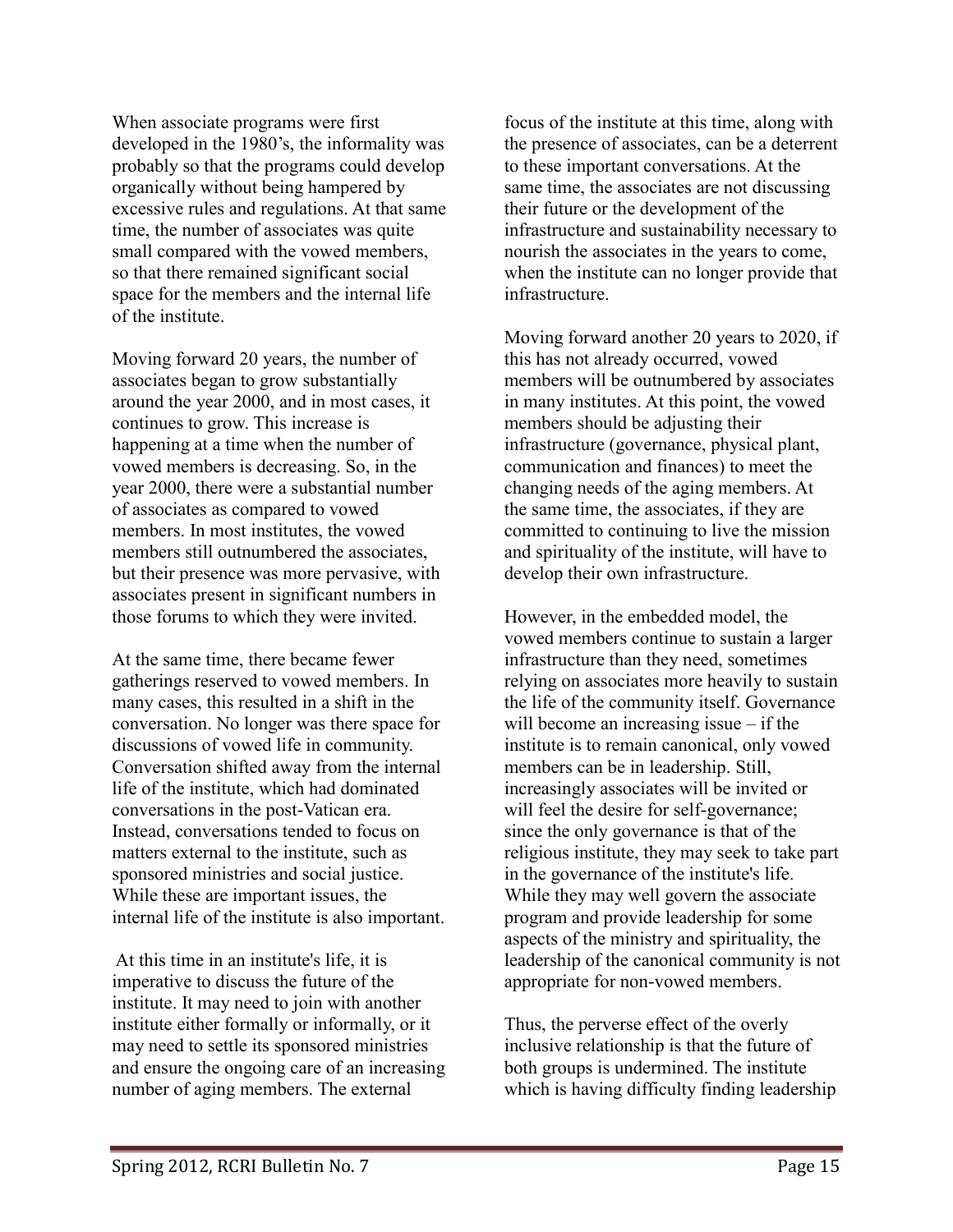must provide not only for its own needs, but for that of the associates. At the same time, the associates are deprived of their own selfgovernance and do not develop their sustainability.

# *Autonomous Groups in Relationship*

We turn now to an alternative model. It is premised on the model above, since many associate programs began to some degree with the embedded model. As time goes on, there is an impetus to develop leadership and self-governance among the associates. The group is encouraged to develop its own statutes and self-governance and begins to take responsibility for its own finances and for the recruitment, screening and orientation of new associates. The associates remain in relationship with the institute and its members, even as they begin to explore the leadership and future of the movement.

This will require a paradigm shift for some associates and vowed members. Often the materials inviting new associates emphasize that there is no financial commitment and there are no expectations; associates are invited to decide for themselves what they will do, as well as when and how they will become involved. Although there may be an orientation program and an acceptance ceremony, there is rarely any financial or time commitment expected of all associates. If, however, the associates are to become a stable, sustainable group, they will have to take responsibility for their own sustenance. This will require that the associates call one another to a certain level of commitment and service. It may not be necessary or even advisable to develop a formal association of the Christian faithful under Canon Law, as discussed above. However, as the group matures, a civil corporation may be needed to enable the group to act corporately in the civil sphere, e.g., holding bank accounts,

contracting for services or for space for meetings and celebrations, etc.

As associates develop their own leadership and infrastructure, they will begin to have some autonomy from the founding institute. As this happens, it will be important to stay in dialogue with the religious institute, so that both groups can maintain their ties and strengthen their relationship.





## Autonomous Groups in Relationship

This allows the religious institute to maintain its own autonomy and retain the structures and forums that will allow it to address significant changes in its demographics and the need to care for the aging members. Both the religious institute and the associates have the opportunity to develop the infrastructure that will be appropriate to their own needs. The two groups remain in relationship from a position of strength, each maintaining necessary autonomy, and together collaborating in areas of mission and spirituality. One might conceive of scheduling the religious institute's chapter, followed by a period of joint meeting with vowed members and associates, followed by an associate general meeting. Thus, the matters that are particular to each group would be decided by that group, while matters that pertain to both could be discussed and decided by both.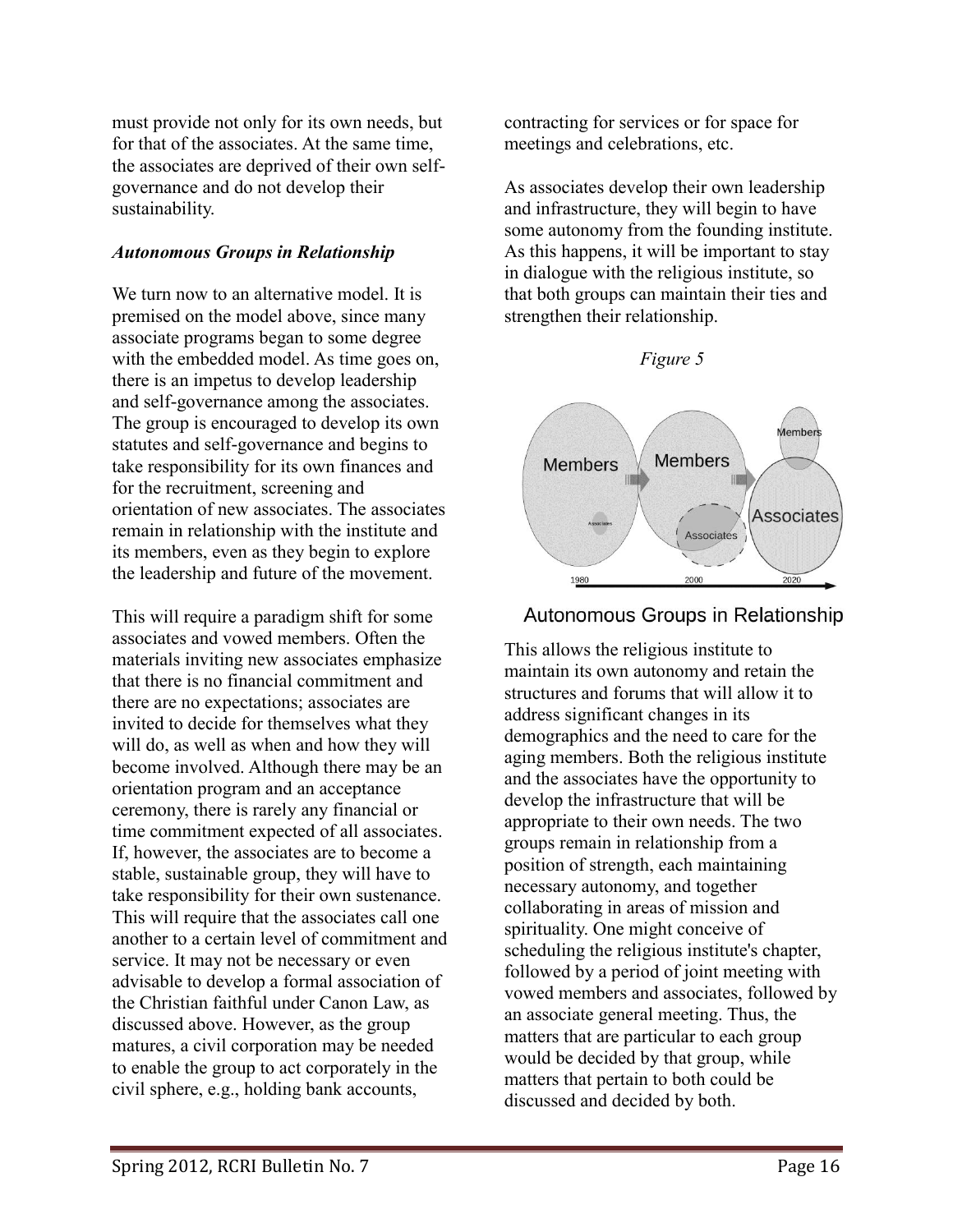This model will call for more leadership among the associates than is often seen. It will also call for a commitment by some associates willing to take on this role and a commitment by others who will support them. Other details of the developing organization and relationship must be worked out over time, relying on the solid foundations, ongoing efforts and creativity of both groups.

Having explored the history, law and development of association, we turn now to some specific questions that the author frequently hears from leaders in religious institutes and in associate programs.

## **Frequently Asked Questions**

The two most frequent questions received are:

1) Can we call associates members? and 2) What gatherings are appropriate for associates to participate in?

After addressing these initial questions, we will turn to some other common questions.

## *Are associates "members"?*

Regarding whether associates are members, I have to respond: members of what? Are they members of the religious institute? Clearly not, since the requirements for membership are spelled out in the constitutions. Is there an associate organization they can join? If so, they may be members of that organization, if they meet the criteria for membership. Some institutes develop the concept of an overarching umbrella structure which includes vowed members and associates, then assert that associates are members of this structure. However, generally this overarching structure is merely a mental construct, not an actual organization or association, and one cannot be a member of a mental construct. Clarity and consistency of language is important, because language gives rise to understandings and expectations, both internally and externally. If associates are told they are members, and vowed members consider them such, this gives rise to expectations and perceived rights. If third parties hear the term member applied to associates as well as vowed members, it may give rise to expectations, implied agency and liability. The best advice here is to clarify structures and boundaries, clarify language and be consistent in its use. Associates are not members of the institute; membership requires formation and vows. There may be an associate group with some formal organization, e.g. bylaws or statutes and some sort of governance. The statutes of that group will determine the criteria for membership and its rights and responsibilities.

## *What gatherings of the Religious Institute may associates attend?*

As discussed above, any meetings organized by or for the associates would be open to them. The institute may have gatherings for prayer or ministry to which associates and others are invited. There may be joint activities and gatherings; there may also be joint committees on which both associates and members serve. However, in any living organization, there will be gatherings organized for the members only. This is particularly true of meetings regarding governance; however, the life of a religious institute is more than governance and finance. There will also be gatherings celebrating and supporting the life of the institute and its members, its spirituality, its communities and its ministry. These gatherings are appropriate only to vowed members and those in formation for vowed membership.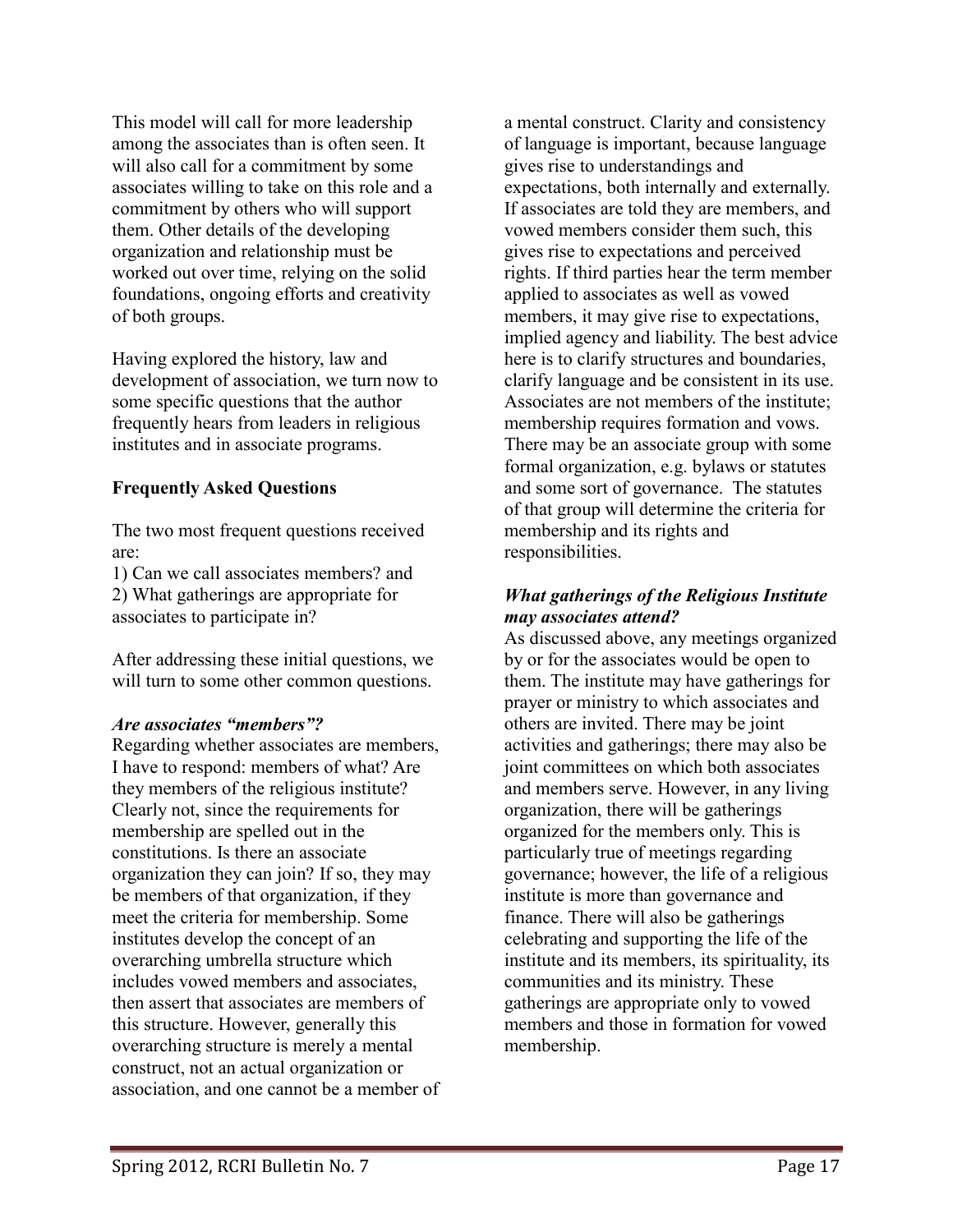In some institutes, the movement to have associates participate in the governance of the institute is fairly strong, stemming from the notion that this is the best form of association. However, it is problematic, blurring boundaries and changing conversations to matters of joint concern for members and associates. This leaves no forum for discussion of internal matters of the institute's life or its communities.

## *What policies are helpful?*

Policies will treat the nature and identity of associates, the criteria and orientation for new associates, and the rights and obligations of associates. They also should provide for governance of the associates and state the relationship of the associate group to the religious institute. They may also provide for dealing with disruptive associates. As the organization of associates matures, the associates should take responsibility for their own policies. The religious institute may have policies about which gatherings are open to associates.

## *What civil issues are raised by an associate program?*

The issue of boundaries is important when dealing with questions of insurance and liability. This is especially important when associates are also employees of the institute, because the employment relationship gives rise to specific rights and duties that are further complicated if the employee is also an associate. For example, when an employee spends time "off the clock" working on a volunteer project or uses work time for associate activities, this gives rise to payroll, insurance and liability issues. If an employee serves on an associate committee related to his or her employment, this may create a conflict of interest.

Tax issues may also be raised. First, the religious institute is exempt from taxation when it carries out the purposes stated in its corporate documents, generally charitable activities and the support of its members. Associate activities may or may not fall within these purposes. In addition, the religious institute is exempt from the 990 reporting requirement for exclusively religious activities. It is unclear whether the associate program would be covered by this exemption.

# *What canonical rights and obligations are implicated in associate programs?*

There are two important sides to this question, the rights and obligations of the vowed members and the rights and obligations of the associates. First, vowed members have a right to the integrity of their religious institute in its life and its governance. The institute has a duty to ensure, as far as possible, that the institute remains true to its charism and character, so that the members "may lead a quiet and tranquil life in all devotion and dignity." This is particularly true for members who have given fifty, sixty, seventy or more years of service in the institute. If the institute has an associate program, the institute has an obligation to ensure that it is imbued with the charism and spirituality of the institute. The associates have a right to gather and associate among themselves. They have a canonical and a human right to selfgovernance of their own group; however, they never acquire rights in the religious institute or its governance.

## *What civil and canonical status is open to associate groups?*

Associates may choose to establish a formal canonical structure, though most groups do not. If they do so, they might be a public association of the faithful, which means that the association is endorsed by either the local bishop or Rome, and is subject to their oversight. If the associates are going to be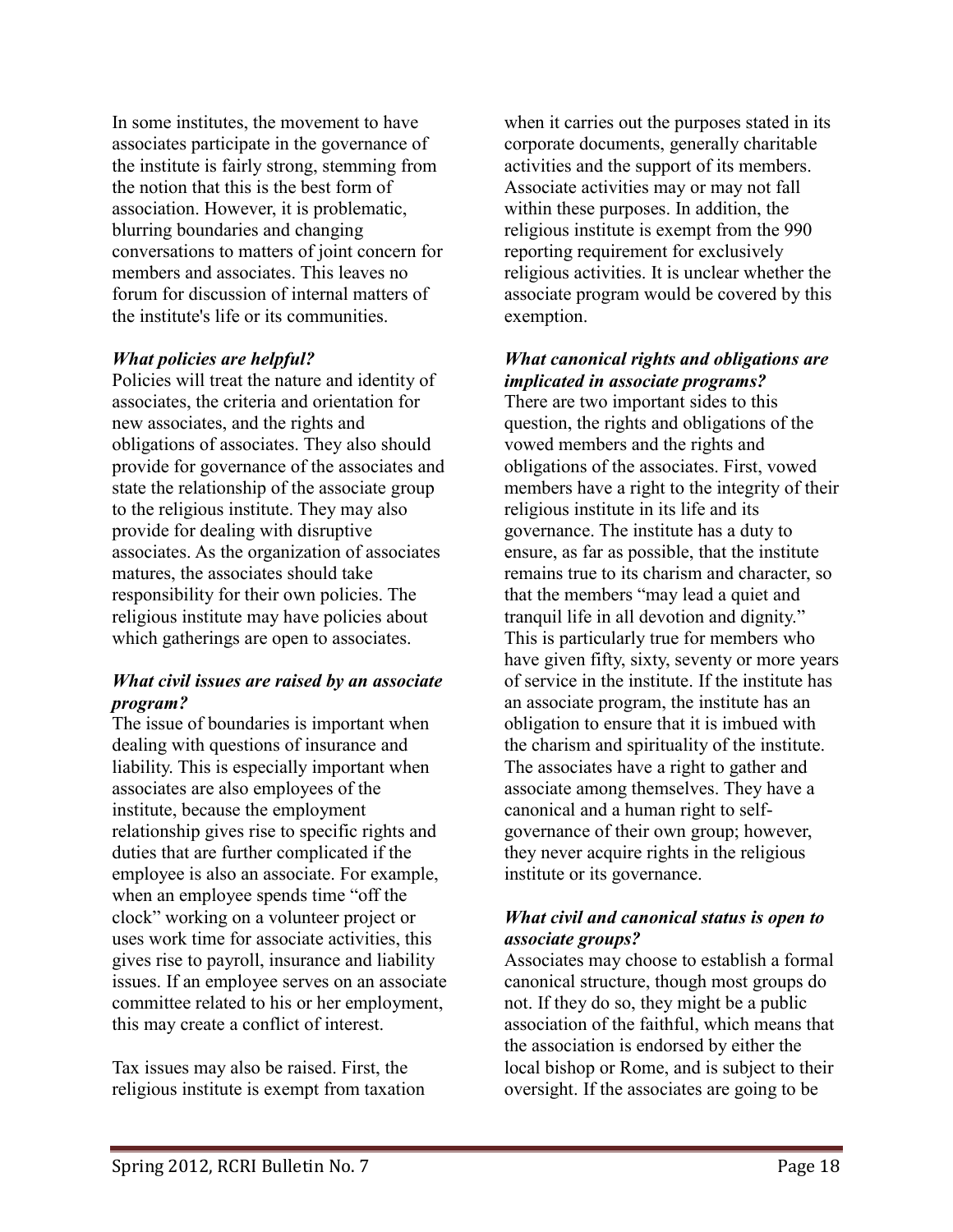canonical sponsors of ministries, this might be a possible vehicle, although it is not the only one.

The associate group may wish to establish a civil corporation if they wish to act as a group in collecting and holding funds, entering into contracts or hosting events. Many groups have not chosen this; however, if the group is moving toward more autonomy and self-governance, this may be helpful.

*What if we make associates full members?* 

This would require changing the institute's constitutions, which set the criteria for membership and leadership. Changes in constitutions must be made according to the procedures set out in the constitutions and require a significant majority vote by all the vowed members, particularly for a change of this nature. Members who wish to remain vowed members of a canonical institute should be allowed to do so, and provision must be made for these members.

The changed constitutions would have to be submitted to Rome for approval if the institute is to remain canonical, and such approval is by no means certain. It is unclear what the nature of a mixed group of vowed religious and non-vowed associates would be. We have examples of such groups in the history of religious life; they most commonly consist of several groups with a measure of autonomy for internal matters and a structure for acting in matters of mutual concern, somewhat like the "autonomous in relationship" model discussed above.

# **A Way Forward**

Religious life is a particular life form in which individuals freely choose to enter into community with others who jointly commit

to the following of Christ through the practice of the evangelical counsels. It traces its origins to apostolic times, when Christians first chose a radical form of life in the service of God and the community of faith. This life form is characterized both by a setting apart from the wider community of faith and by life in some ways at the very heart of the community of faith. At various times throughout its history, consecrated life has chosen radical separation or has had radical separation imposed on it. At other times, it has been more closely associated with the wider Christian community. At times it has been closely aligned with the hierarchy and has even been co-opted by ecclesiastical power; to the extent that it has been co-opted by any system of power, it loses its power of prophetic witness. At other times, the life form has been distinct from the community of faith and the hierarchical church and has called the community, including the bishops, to greater fidelity to the Gospel.

The Vatican II renewal saw the movement of religious life from a lifestyle characterized by external observances and close alignment with the hierarchical church to a lifestyle that is much more in line with modern culture and that seeks to critique both Church and culture. The effectiveness of this critique will be proportional to the liminality of the lifestyle and of its witness. Only if religious are authentically living a radical form of life in service of God and the community of faith will they be credible prophets in the modern age. As seen in Figure 6, the religious institute is characterized by certain canonical structures which facilitate its ongoing life and ministry.

Alongside the religious institutes themselves, there are men and women who are associated to them, sharing in their commitment to Gospel living in the context